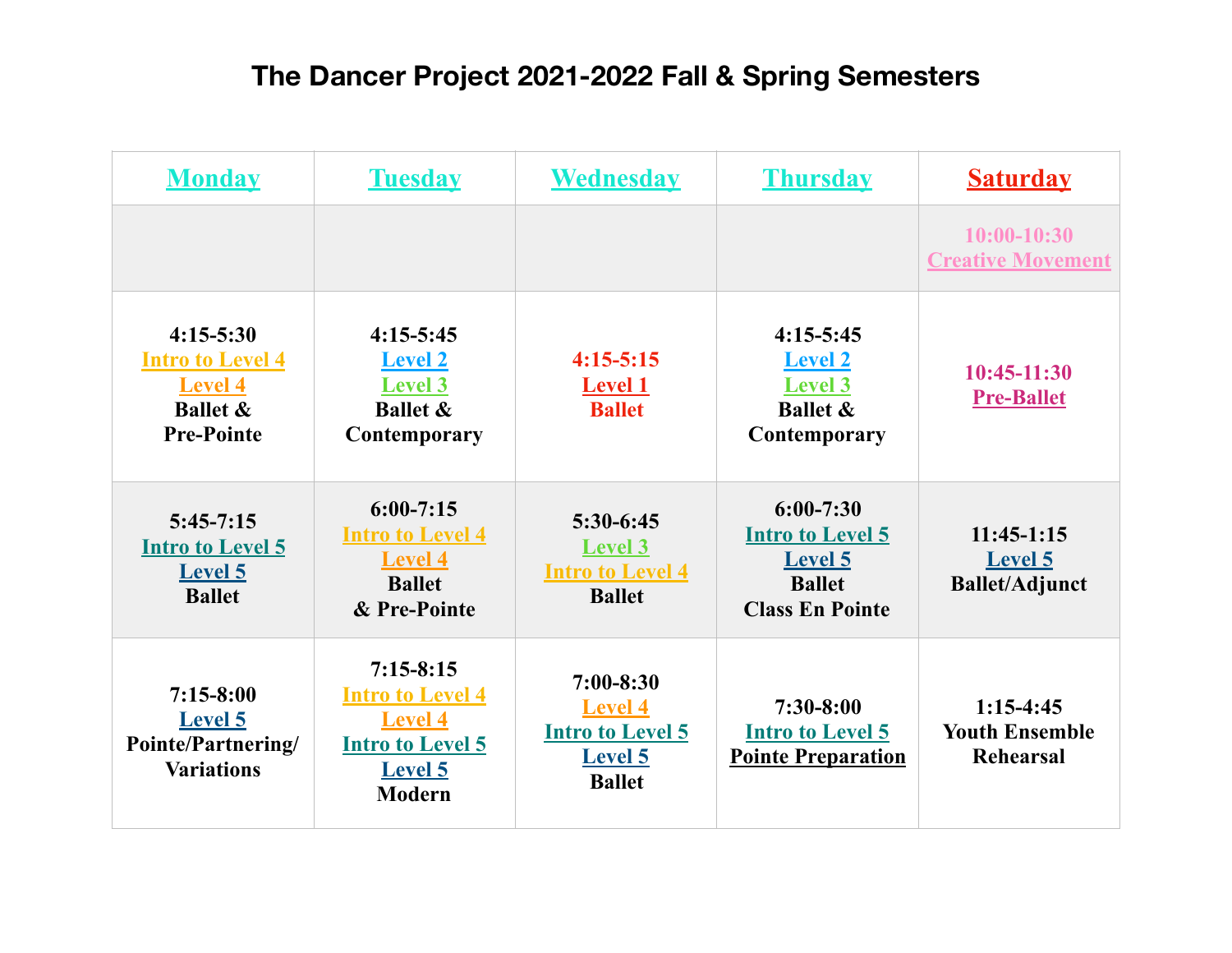## **Tuition**

## **ALL pricess are the TOTAL monthly fee**

| <b>Creative</b><br><b>Movement</b> | \$70 monthly  |
|------------------------------------|---------------|
|                                    |               |
| <b>Pre-Ballet</b>                  | \$85 monthly  |
|                                    |               |
| <b>Level 1</b>                     | \$135 monthly |
|                                    |               |
|                                    |               |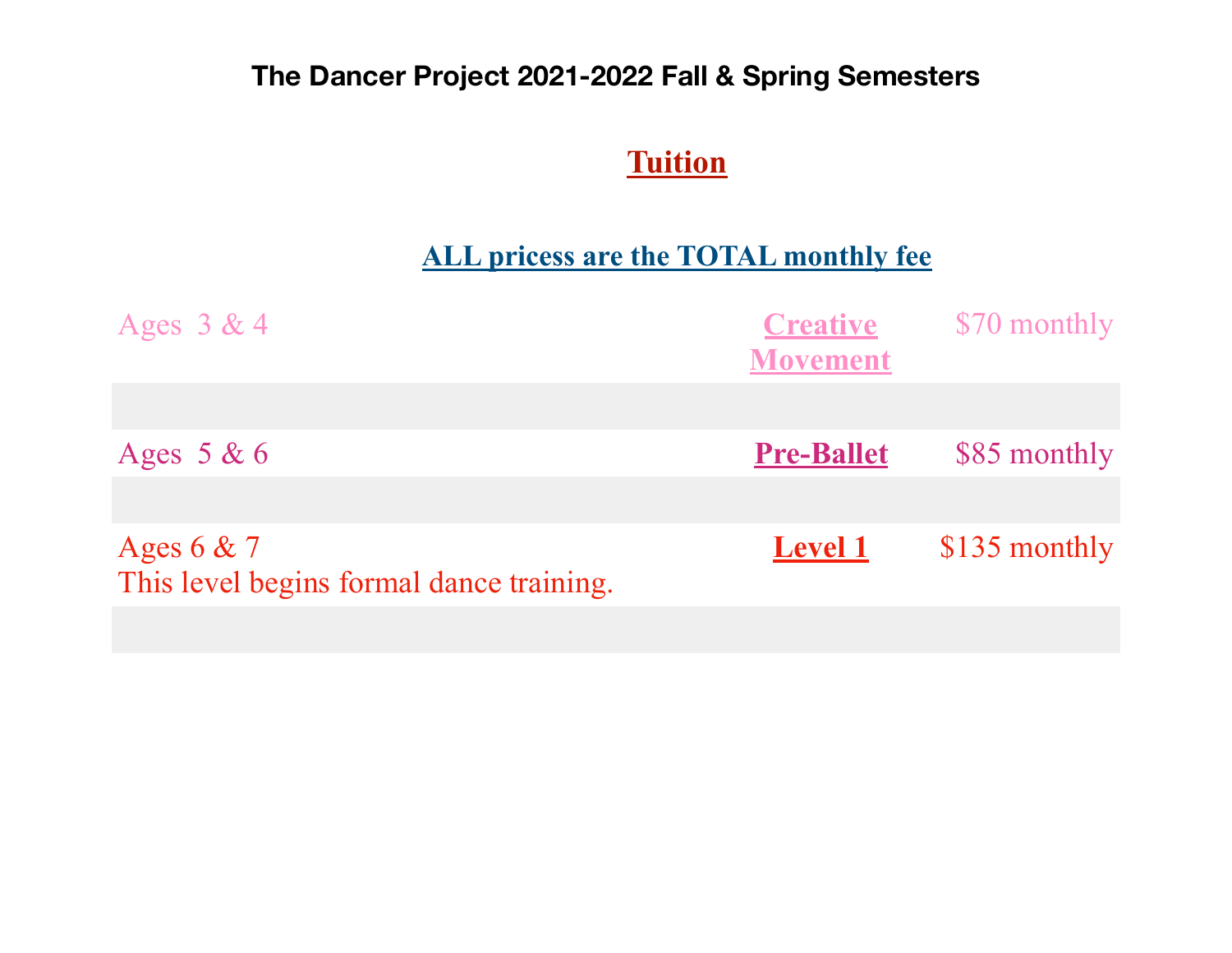| Ages 7 & 8<br>Must have 2 years of dance experience and be<br>well versed in a ballet technique class (basic<br>barre and center work). Some exceptions<br>apply.<br>Please contact Us for more information. | <b>Level 2</b>                        | \$215 monthly |
|--------------------------------------------------------------------------------------------------------------------------------------------------------------------------------------------------------------|---------------------------------------|---------------|
| Must be selected by Artistic Director Jennifer<br>Foster-Drake for this level via drop in audition<br>or video submission. Must be strong enough<br>for pre-pointe conditioning.                             | <b>Level 3</b>                        | \$295 monthly |
| Must be selected by Artistic Director<br>Jennifer Foster-Drake for this level via drop in<br>audition or video submission. Beginning<br>pointe preparations for the following level.                         | <b>Intro to Level 4</b> \$320 monthly |               |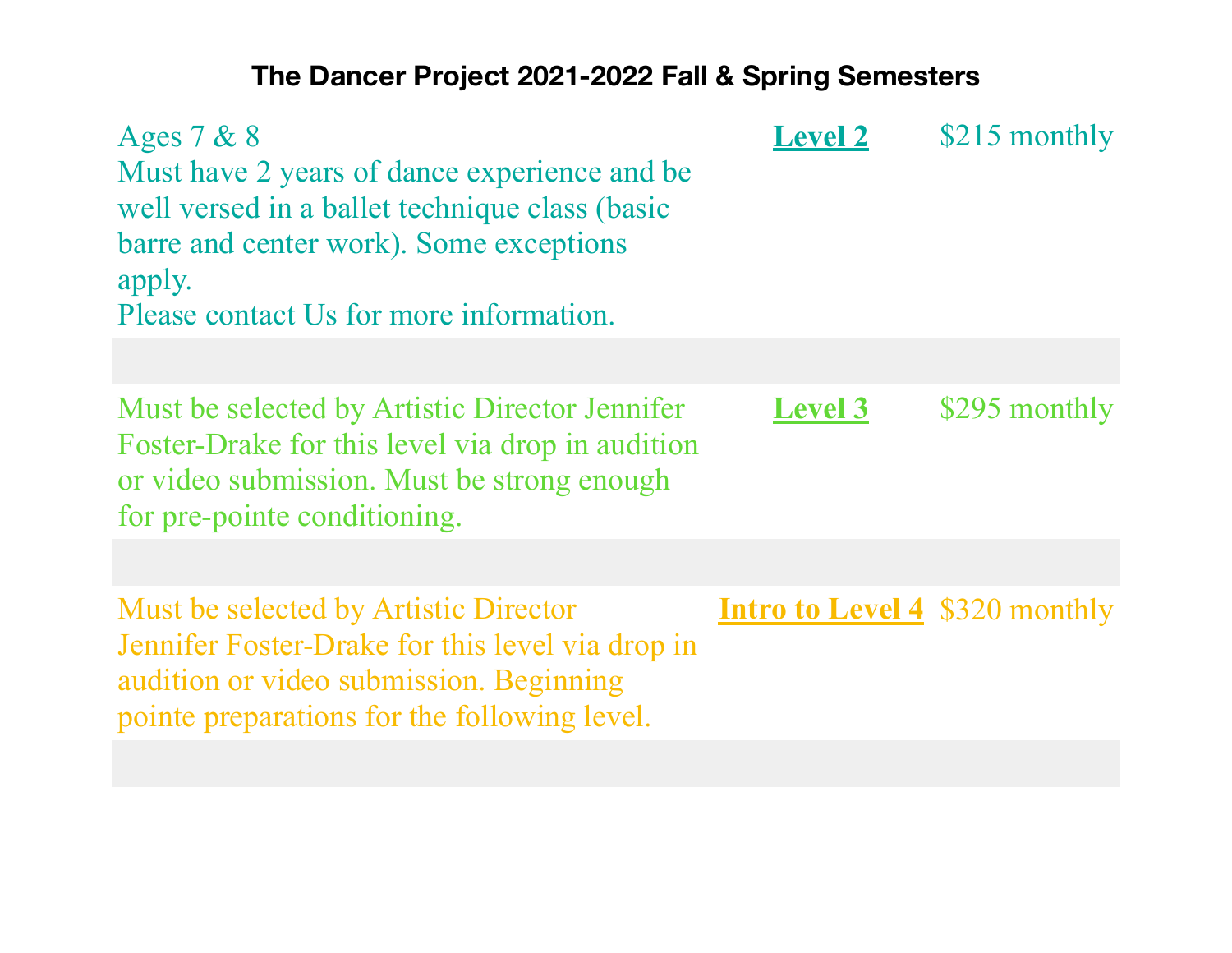| Must be selected by Artistic Director<br>Jennifer Foster-Drake for this level via drop in<br>audition or video submission. Continuing Pre-<br>Pointe in this level. | <b>Level 4</b>                        | \$345 monthly |
|---------------------------------------------------------------------------------------------------------------------------------------------------------------------|---------------------------------------|---------------|
| Must be selected by Artistic Director<br>Jennifer Foster-Drake for this level via drop in<br>audition or video submission. Beginning<br>Pointe in the level.        | <b>Intro to Level 5</b> \$365 monthly |               |
|                                                                                                                                                                     |                                       |               |
| Must be selected by Artistic Director<br>Jennifer Foster-Drake for this level via drop in                                                                           | <b>Level 5</b>                        | \$375 monthly |

audition or video submission. Must be en

pointe off barre for at least a year.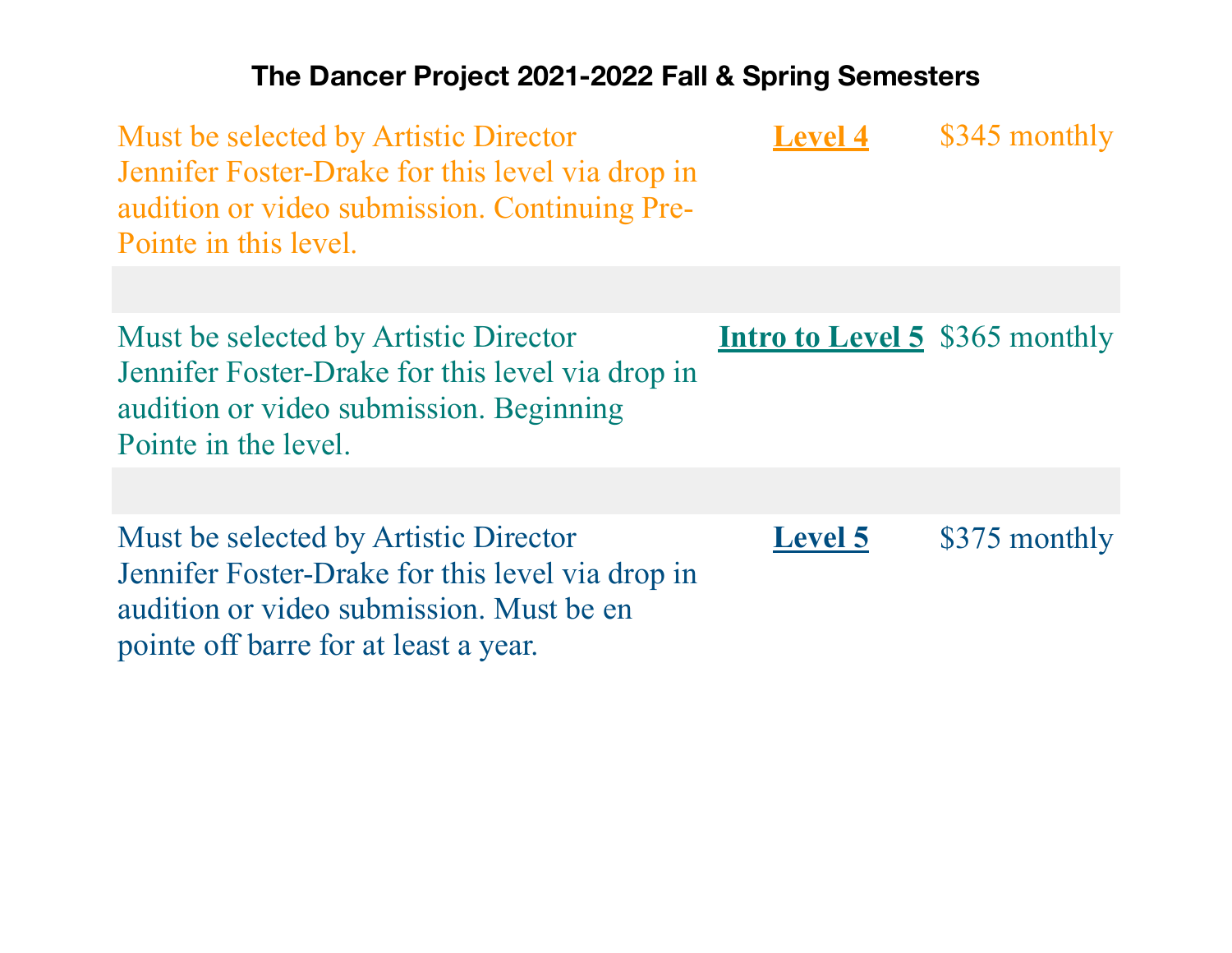# Dress Code

| <b>Creative Movement</b> | No dress restrictions.<br>$\bullet$<br>Students must be able to move freely in fresh laundered<br>clothing.<br>Socks or ballet shoes required for class.<br>Tights and ballet (pink or flesh) shoes are required for<br>performances.    |
|--------------------------|------------------------------------------------------------------------------------------------------------------------------------------------------------------------------------------------------------------------------------------|
| Pre-Ballet               | No dress restrictions.<br>Students must be able to move freely in fresh laundered<br>$\bullet$<br>clothing.<br>Socks or ballet shoes required.<br>$\bullet$<br>Tights and ballet (pink or flesh) shoes are required for<br>performances. |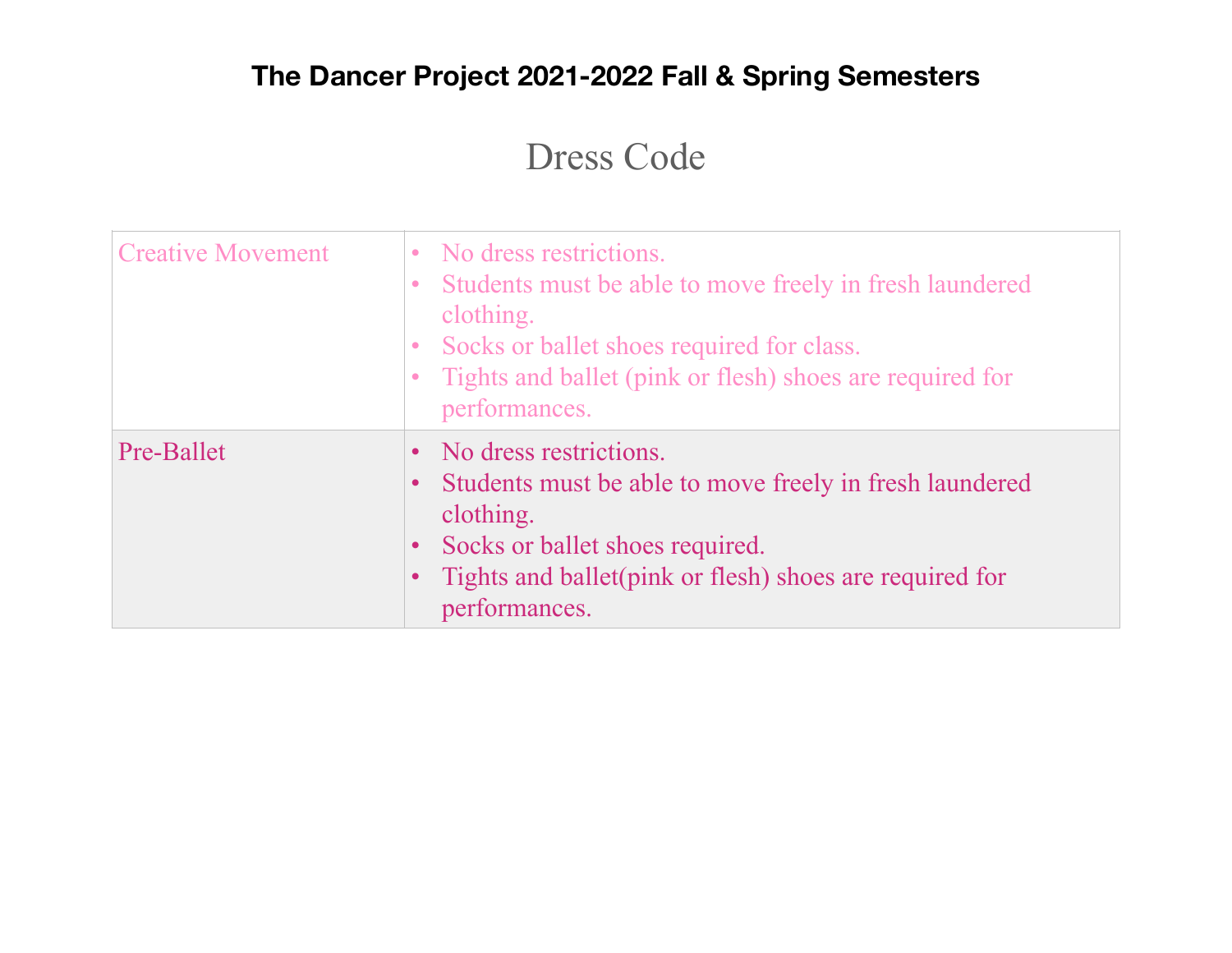| Level 1 | Students must wear tights, leggings, or shorts.<br>$\bullet$<br>We suggest a leotard, leotard with a skirt attached, unitard, or<br>$\bullet$<br>other dance wear.<br>Students can wear ballet skirts or small tutu dresses.<br>$\bullet$<br>Students must be able to move freely in fresh laundered<br>$\bullet$<br>clothing.<br><b>Ballet shoes required.</b><br><u>Hair needs to be pull off of face in a bun or updo of any</u><br>fashion. |
|---------|-------------------------------------------------------------------------------------------------------------------------------------------------------------------------------------------------------------------------------------------------------------------------------------------------------------------------------------------------------------------------------------------------------------------------------------------------|
| Level 2 | Students <b>must wear</b> tights (pink or flesh tone) and a leotard<br>$\bullet$<br>(any color).<br>Students must be able to move freely in fresh laundered<br>$\bullet$<br>clothing.<br>Ballet shoes required.<br>$\bullet$<br><u>Hair needs to be pull off of face in a bun or updo of any</u><br>$\bullet$<br>fashion (NO PONY TAILS).                                                                                                       |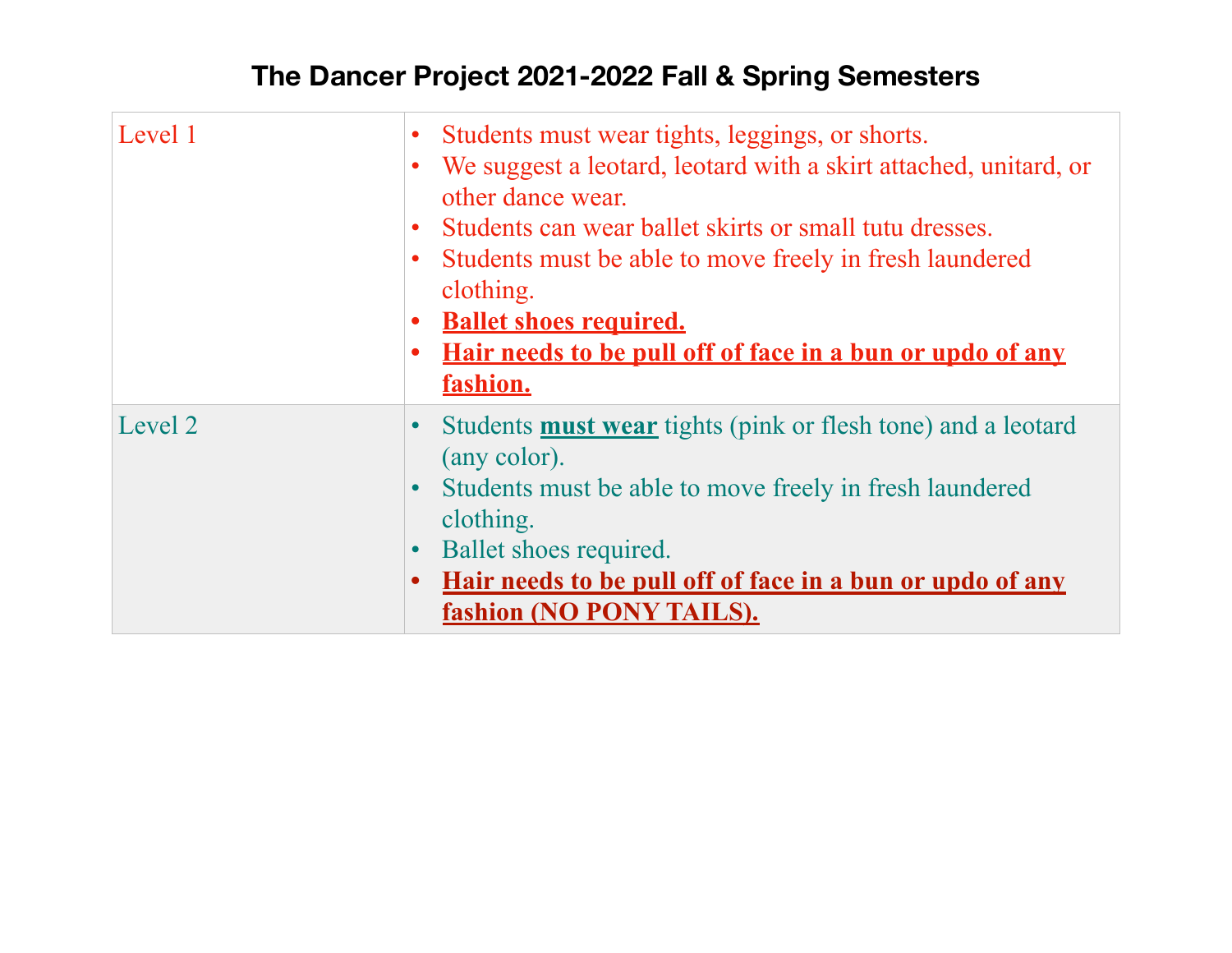| Level 3                     | Students <b>must wear</b> tights (pink or flesh tone) and a leotard<br>$\bullet$<br>(any color).<br>Students can wear ballet skirts.<br>$\bullet$<br>Students may wear leg warmers as medically deemed<br>$\bullet$<br>necessary.<br>Students must be able to move freely in fresh laundered<br>$\bullet$<br>clothing.<br><b>Ballet shoes required.</b><br><u>Hair needs to be pull off of face in a bun or updo of any</u><br>$\bullet$<br>fashion. (NO PONY TAILS).                                                                                                        |
|-----------------------------|------------------------------------------------------------------------------------------------------------------------------------------------------------------------------------------------------------------------------------------------------------------------------------------------------------------------------------------------------------------------------------------------------------------------------------------------------------------------------------------------------------------------------------------------------------------------------|
| Intro to Level 4<br>Level 4 | Students <b>must wear</b> tights (pink or flesh tone) and a leotard<br>$\bullet$<br>(any color).<br>Students can wear ballet skirts.<br>$\bullet$<br>Students may wear leg warmers as medically deemed<br>$\bullet$<br>necessary.<br>Students must be able to move freely in fresh laundered<br>$\bullet$<br>clothing.<br><b>Ballet shoes required.</b><br>$\bullet$<br>Pointe Shoes (if applicable) need to be sewn with elastic and<br>$\bullet$<br>ribbons.<br><u>Hair needs to be pull off of face in a bun or updo of any</u><br>$\bullet$<br>fashion. (NO PONY TAILS). |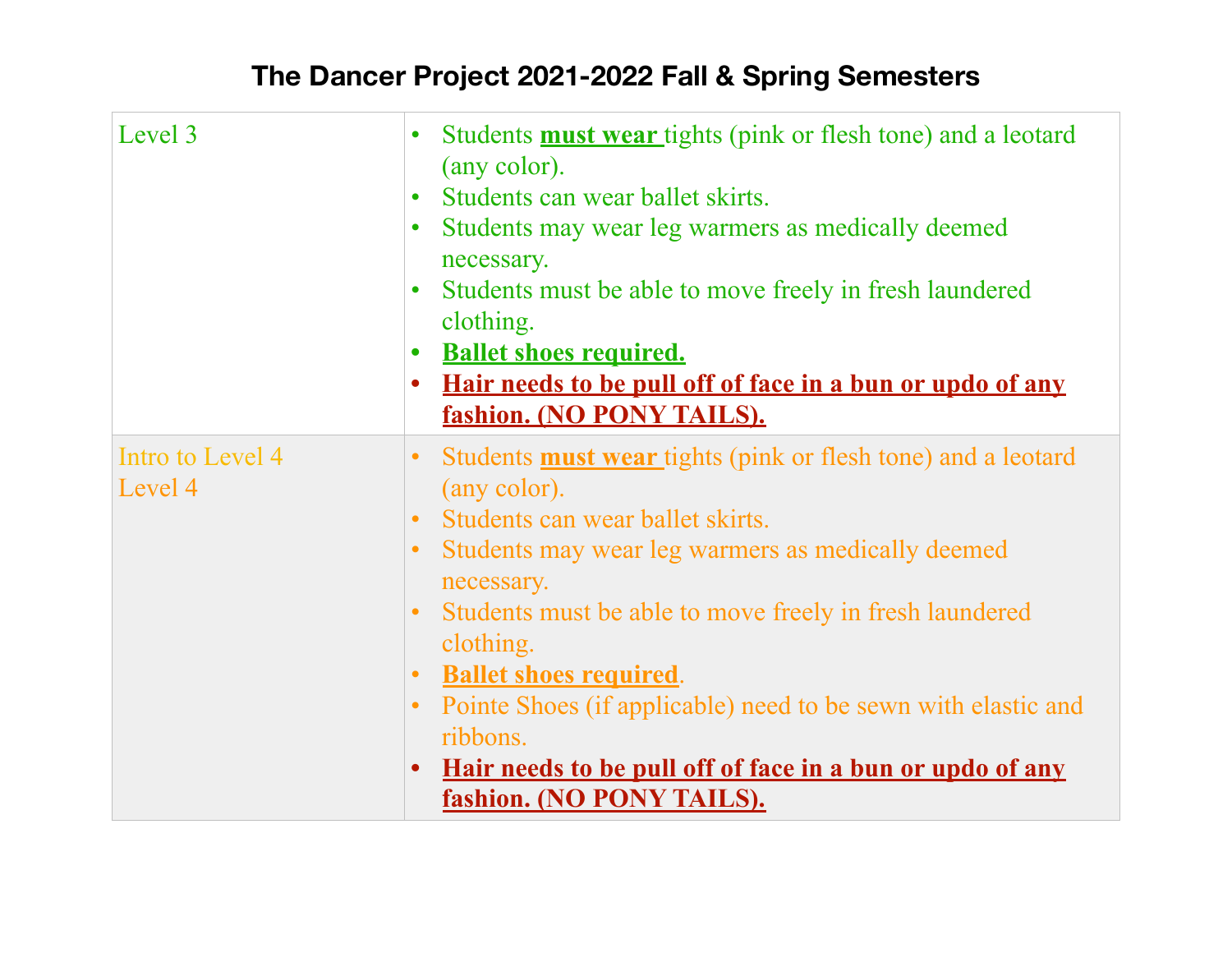| Intro to Level 5<br>Level 5 | $\bullet$ | • Students <b>must wear</b> tights (pink, black, or flesh tone) and a<br>leotard (any color).<br>Students may also be permitted to wear bike shorts and<br>unitards.<br>• Students can wear ballet skirts.<br>Students may wear leg warmers as medically deemed |
|-----------------------------|-----------|-----------------------------------------------------------------------------------------------------------------------------------------------------------------------------------------------------------------------------------------------------------------|
|                             |           | necessary.<br>• Students must be able to move freely in fresh laundered<br>clothing.<br>• Ballet shoes required.<br>• Pointe Shoes (if applicable) need to be sewn with elastic and                                                                             |
|                             |           | ribbon.<br><u>Hair needs to be pull off of face in a bun or updo of any</u><br>fashion. (NO PONY TAILS).                                                                                                                                                        |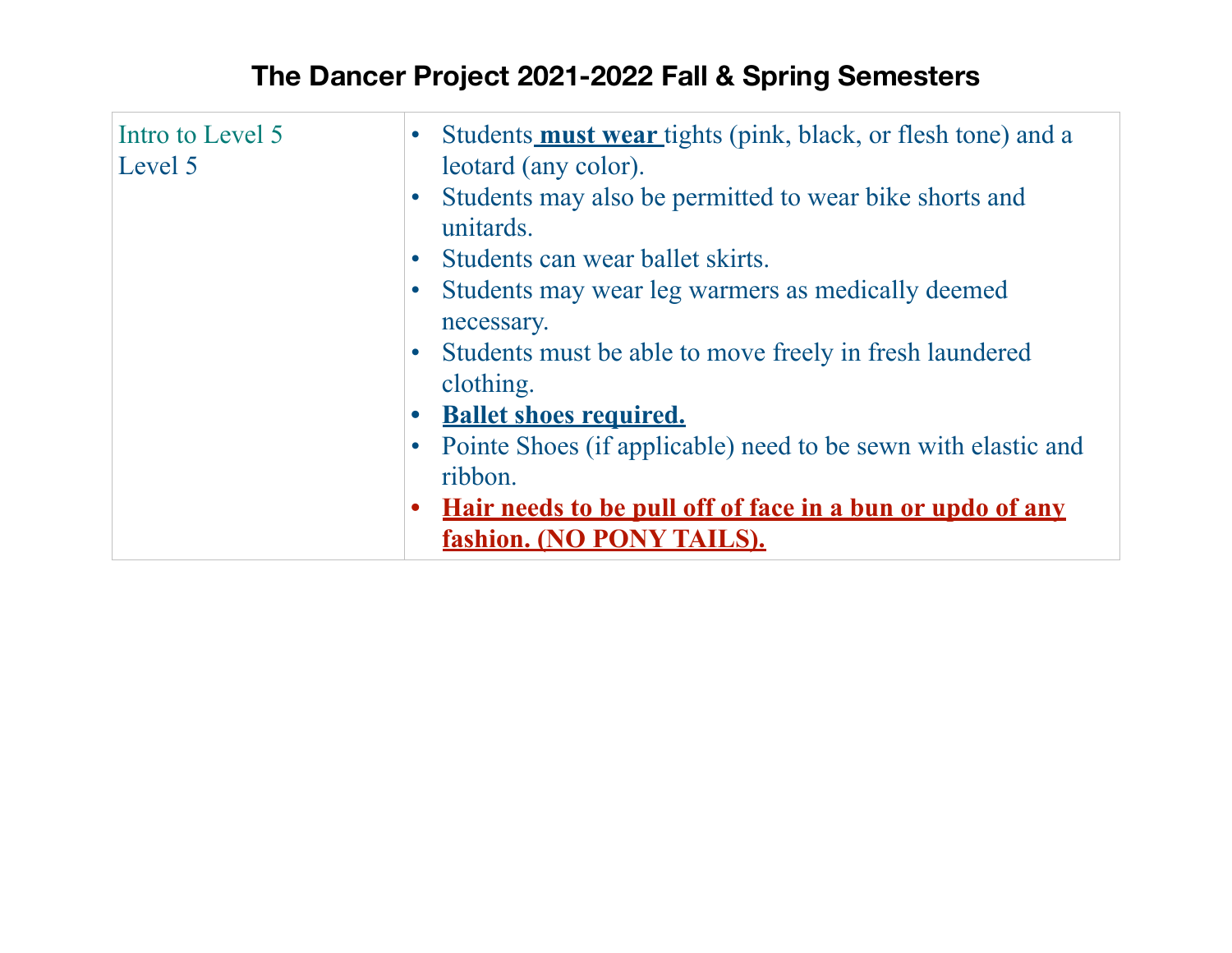Due to Covid-19, class sizes may be limited.

If the class you register for is full, you will be added to our waitlist and informed via email of this status.

If the class still has room and the registration form on our website is filled out, you will be sent an electronic form of our Parent Handbook and Studio Policies to sign and have returned back to The Dancer Project to be fully registered.

If local governance require businesses to work remotely, like in the Spring of 2020, we will switch to zoom classes and start back as soon as deemed possible with all precautions in place. If they require smaller than 10 students in classrooms we will make every efforts to adjust our current schedule to be in person.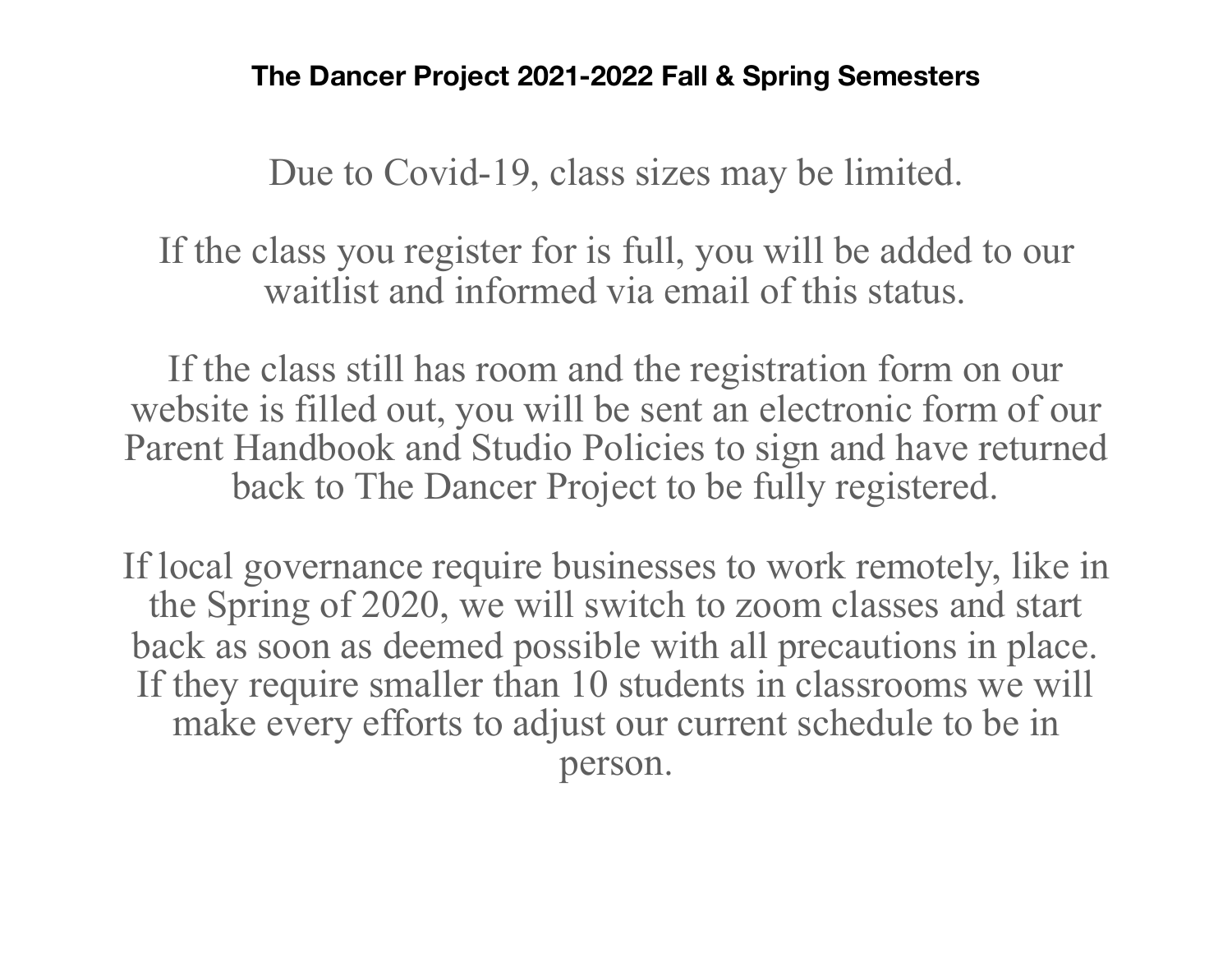#### **Important Information**

**Following closely will local health officials and CDC guidelines, in order to register for our program, you and your family will be required to abide by our studio policies and protocols. As of now, Masks are required for Creative Movement, Pre-Ballet, Level 1, Level 2, Level 3, and Intro to Level 4. Level 4 and Level 5 and fully vaccinated students will be given times within class to have the option to remove them I.E. when they are securely socially distanced and stationary with permission from their parents. All instructors will be masked. Temperatures will still be required from everyone and guests/family who have signed our electronic Covid waiver, will be required to wear a mask while in our lobby. More information is in our studio policies and protocols Parent handbook that will need to be signed to be fully registered mentioned below.** 

**Once you register on our website you will be sent a nonrefundable \$50 registration fee that will be applied to the \$50 registration and you will be sent a full detail electronic Parent Handbook that will need to be signed and returned before being considered a fully registered student of The Dancer Project Conservatory along with any waivers that are needed.**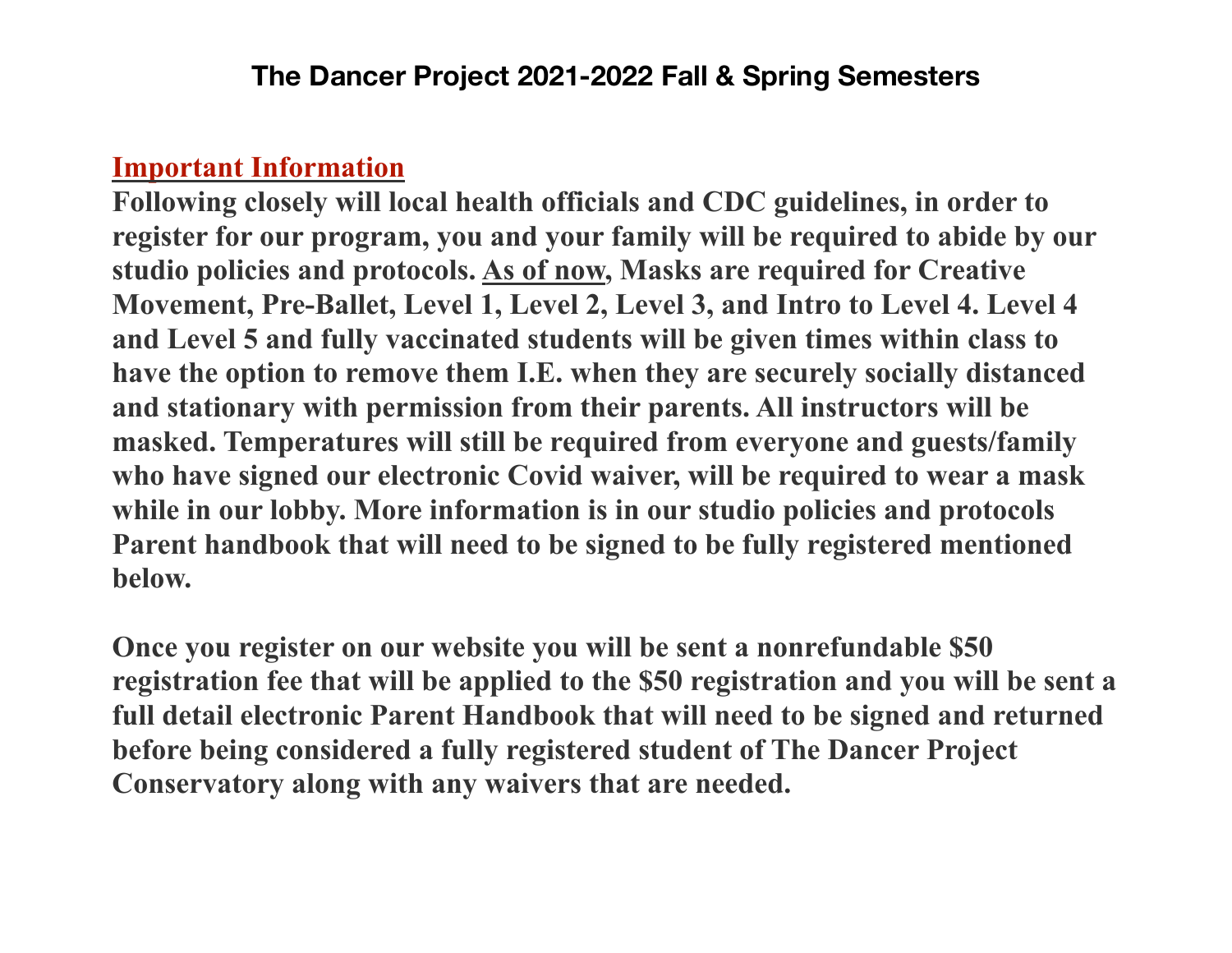#### **IMPORTANT Dance Etiquette**

At our studio, our primary goal is for your children to have fun while learning dance technique and a strong work ethic. We expect all dancers to show respect to themselves, each other and all instructors. You will see our instructors enforcing the following rules:

- Be prepared for class. Proper dress code (if applicable) is required for all dance classes. That information is on our website and listed above.
- Hair must be pulled up and secured back. For levels 2 on upward, a bun or up do is mandatory.
- Use bathroom prior to class.
- Do not have frequent class absences.
- No cell phones in the dance studio. (Please keep all personal items in your dance bag.)
- No gum is allowed in class.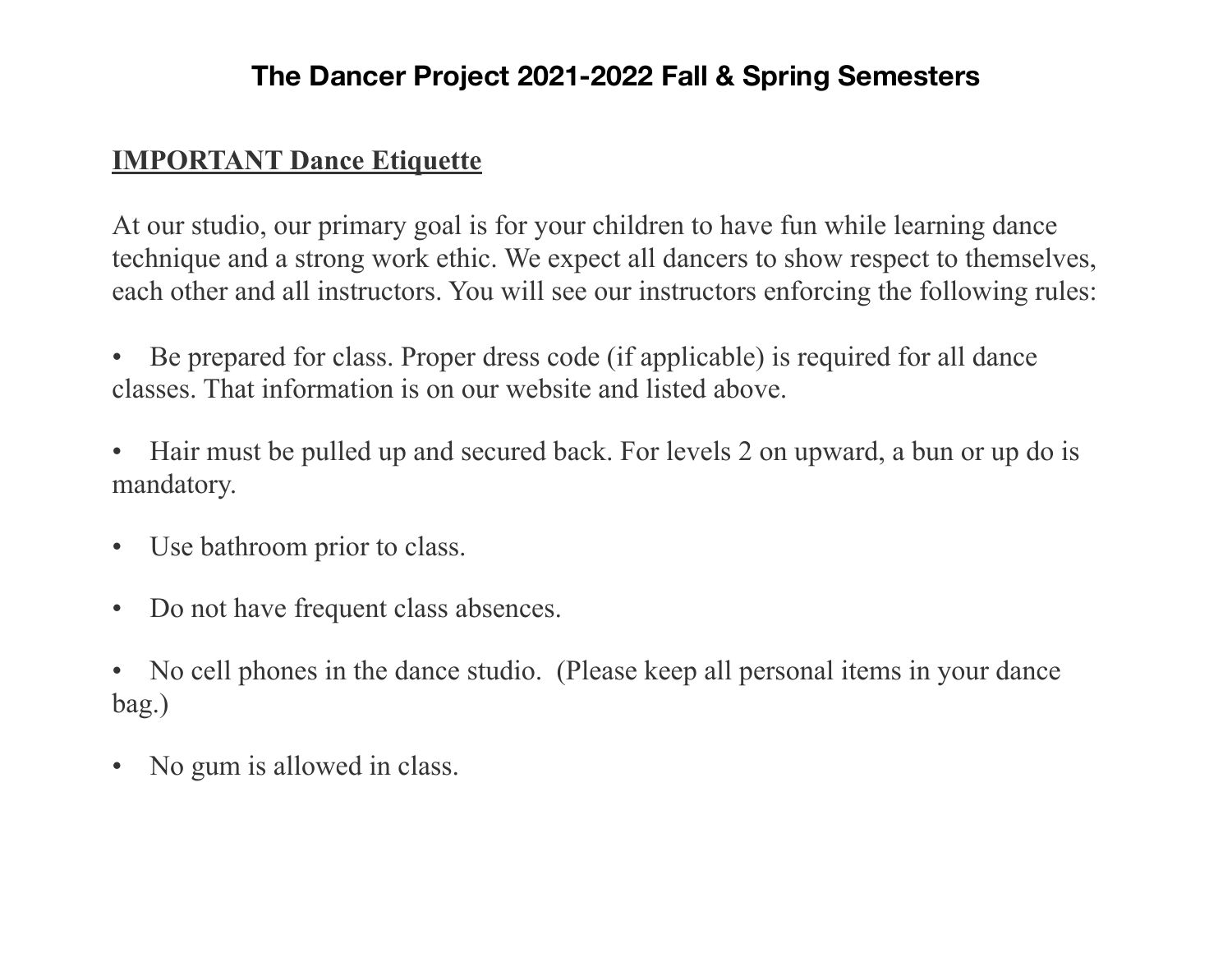- Be respectful and kind to instructors, peers and staff.
- Do not talk during class unless you are asking a question.
- Be willing to try new dance material. Put positive energy into your dance class.
- No leaning, lounging or hanging on the ballet barres and do NOT touch our mirrors.
- Clap at the end of class to show respect for yourself, your fellow dancers and alway approach the instructor and say 'thank you'.
- If injured, tell instructor prior to class... work slowly & carefully or observe.
- If ill, do not come to class.
- If you must leave early, notify instructor prior to class.

We believe that good dance etiquette is of equal importance to good dance technique.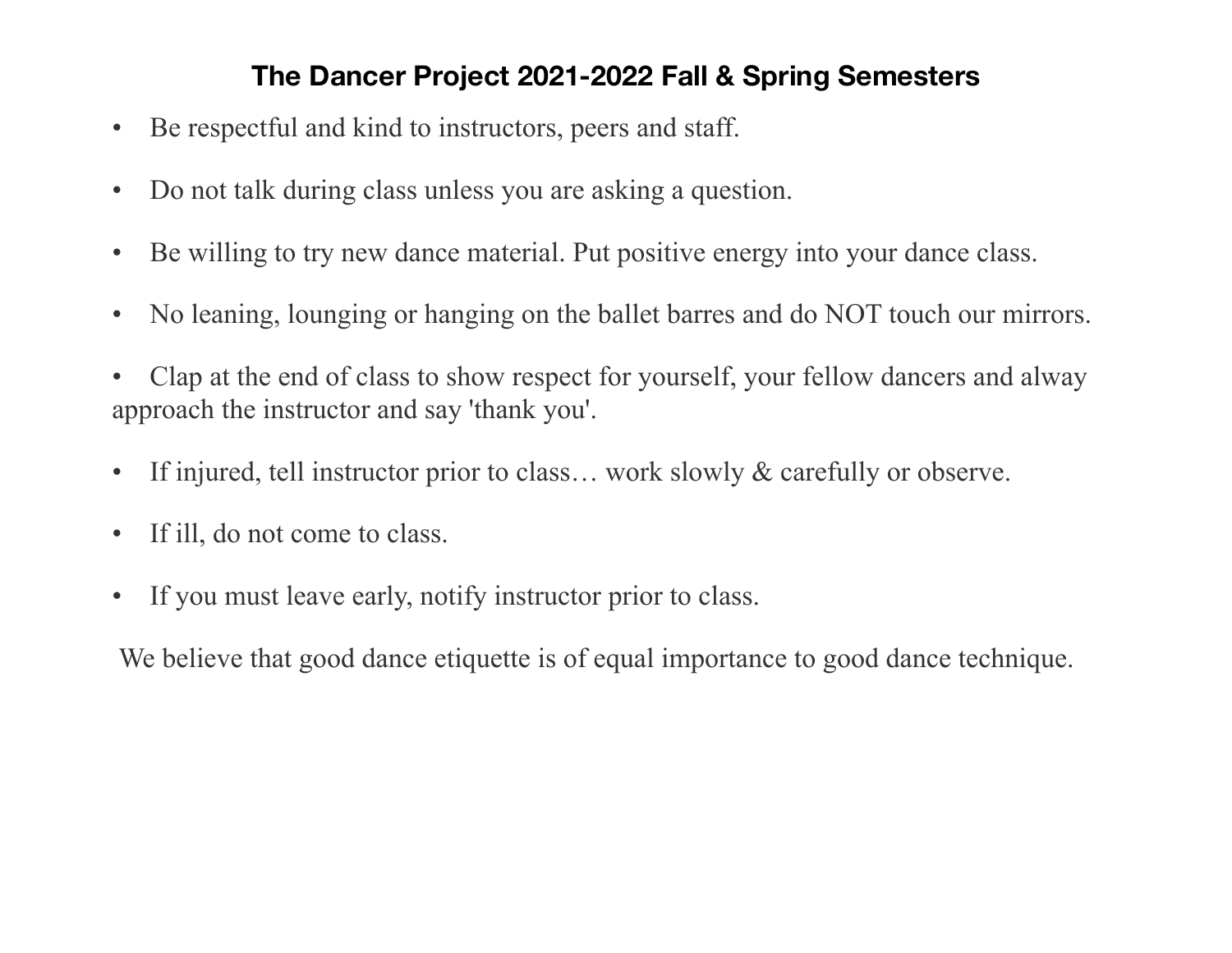#### **Studio Rules for Dancers:**

- No running, yelling or rough playing at the dance studio.
- Help keep your studio clean and tidy. Please throw away all trash.
- No gossip, obscene language or inappropriate conversations are tolerated during class or around the studio.
- No gum, food or drink of any kind (except water) is allowed inside the studio.

## **For age 10 and up:**

As an older dancer and role model, inappropriate conversations or negative discussions are not allowed in front of younger dancers.

It is the dancer's responsibility to manage their time so that dance, schoolwork and other outside activities do not conflict.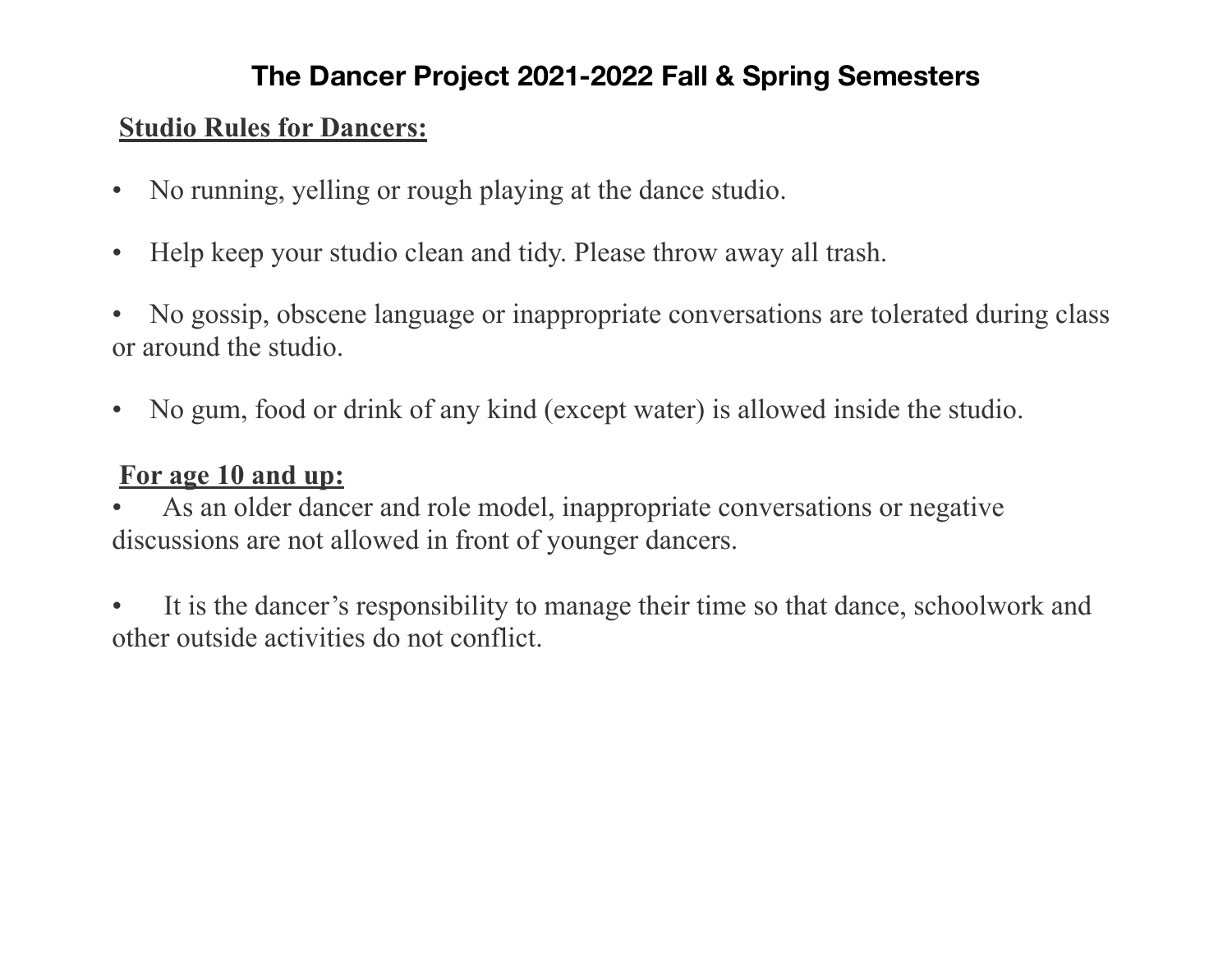## **BEHAVIOR POLICY:**

We are committed to educate our students, model behaviors, and help dancers grow with love and respect in this program. If for any reason a student does not meet the expectations outlined above, The Dancer Project enforces a 3-strike policy with regard to students misbehaving at the studio – in or outside of class.

– Strike 1 is a warning; student is still able to participate in dance class. Parents or Guardian will be notified and will be asked to observe all classes, if not already present, for the remainder of the semester. No exceptions.

– Strike 2 is an in class time-out, student will be asked to sit to the side of the classroom and observe. The instructor will determine the length of time for the time-out.

– Strike 3 the student will be asked to leave the classroom and sit in the lobby until class is finished. In the case of a Strike 3, the teacher will talk to both student and parent about behavior issues and steps to take to improve the learning experience. If this is not adhered to, the student will be dismissed from The Dancer Project Conservatory. There will be no refunds for past tuition months.

#### **THE THREE-CLAP RULE:**

Teachers may choose to initiate a three-clap rule, particularly useful for re-gathering attention after a water break or after group work. Teachers clap three times in a rhythm and students are to repeat the claps back – signaling quiet voices and attention to the teacher.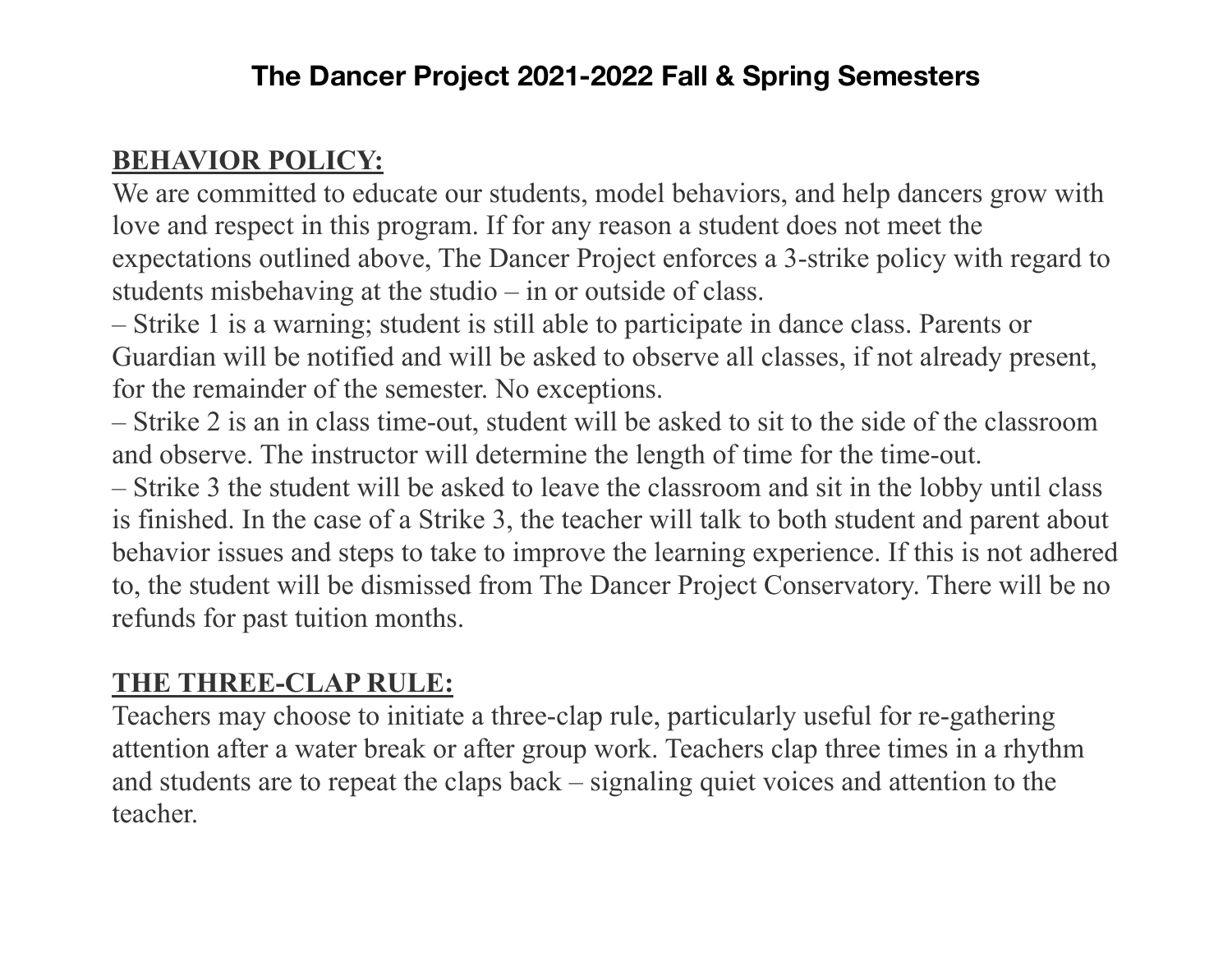## **School Calendar**

August 2 - Fall semester start date

August 14 - Youth Ensemble Sign up ends

September 6 - Labor Day Observed - All Monday classes will be adjusted and families notified of make up days for the classes

September 11 - Youth Ensemble Rehearsal start date

October 11-15 - Fall Break Monday to Friday - Saturday, October 16th Classes will be held along with limited Youth Ensemble Rehearsals

November 25 - Thanksgiving Observed - All Thursday classes will be adjusted and families notified of mike up days for the classes

#### **\*Nutcracker dates still TBD**